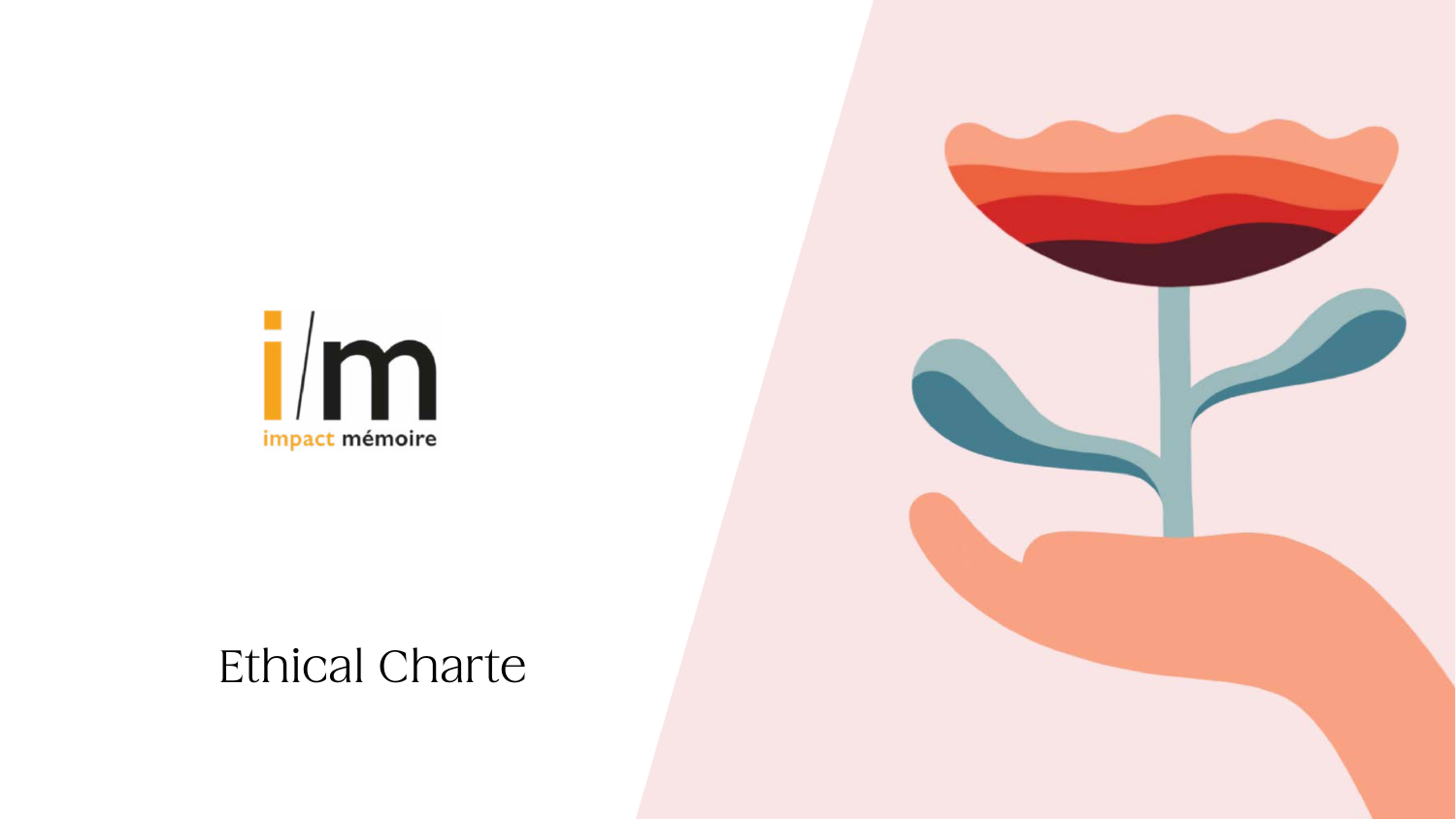

1. The Impact Mémoire research and consulting firm intervenes to define, energize or harmonize the memory strength of a logo, a packaging, an advertising message or a media.

2. The combination within Impact Memoire of the research & education sectors on the one hand, and the advertising & industrial sectors on the other, is a collaboration that makes possible the increase in quality of advertising messages and better understand the cognitive mechanisms that generate their memorization and their effects on behavior.

3. Impact Mémoire operates in accordance with the professional ethics of its founders.

4. Impact Mémoire adheres to the guidelines set forth by the International council for Ad on the use of children and child portrayal in advertising.

## **Ethical Charte**

- 
- 
- 
-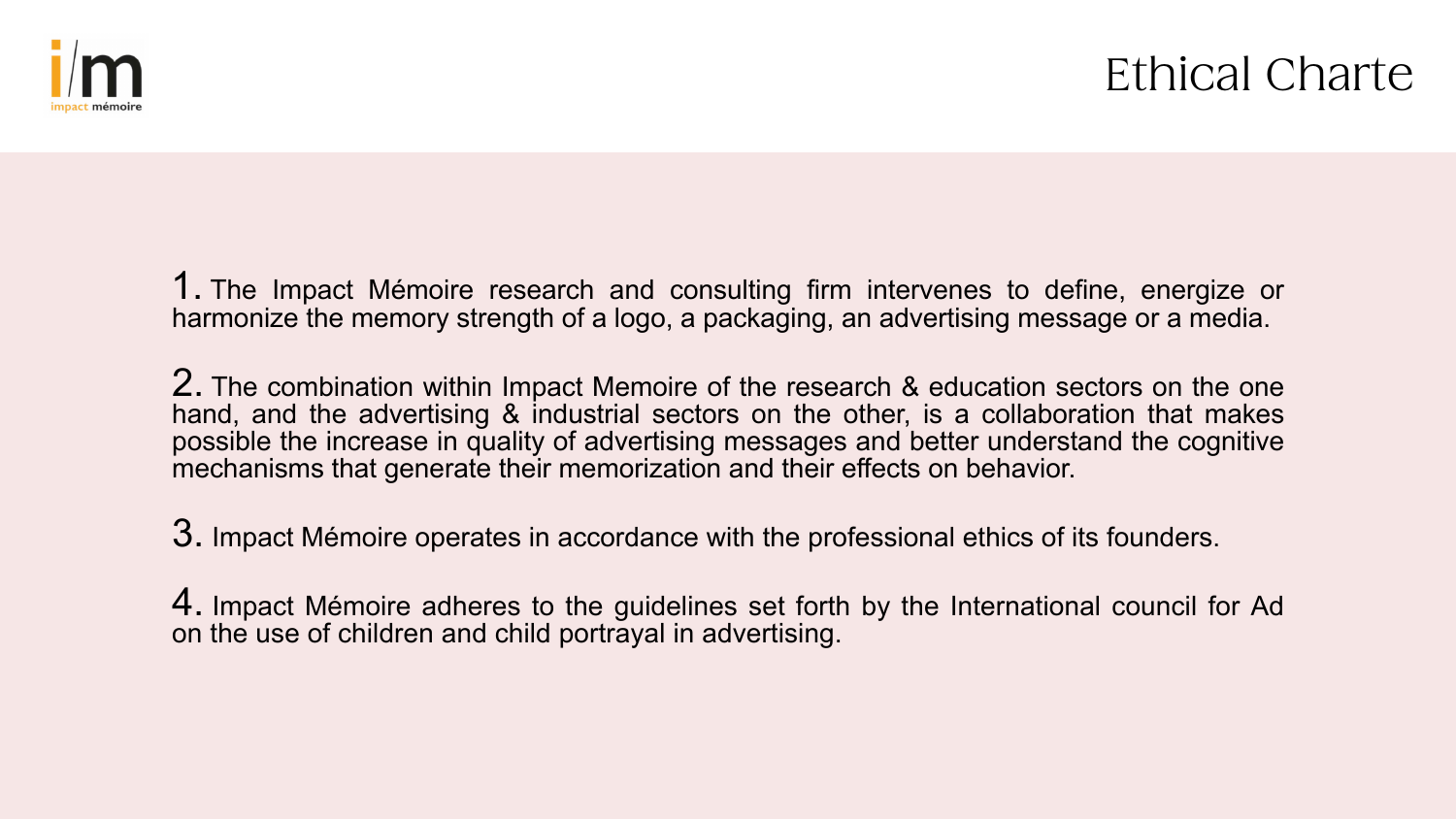

5. Impact Mémoire refuses to work on commercials aimed directly at children, as children may have difficulty distinguishing between commercials and noncommercial content.

6. Impact Mémoire's work allows to better define the memorization potential of advertising messages and campaigns but does not in any way allow to manipulate consumers' decisionmaking mechanisms.

7. Impact Mémoire does not take <sup>a</sup> position on the intrinsic quality of the products or campaigns analyzed. However, Impact Mémoire reserves the right not to apply its methods to products or sectors that are in conflict with the global ethics of its founders. In addition, Impact Mémoire is in accordance with the guidelines set forth by the International council for Ad on misleading advertising.

8. The activities of Impact Mémoire are part of a process of putting forth research in Cognitive Sciences, likely to benefit fields such as training, employment, and research.

## **Ethical Charte**